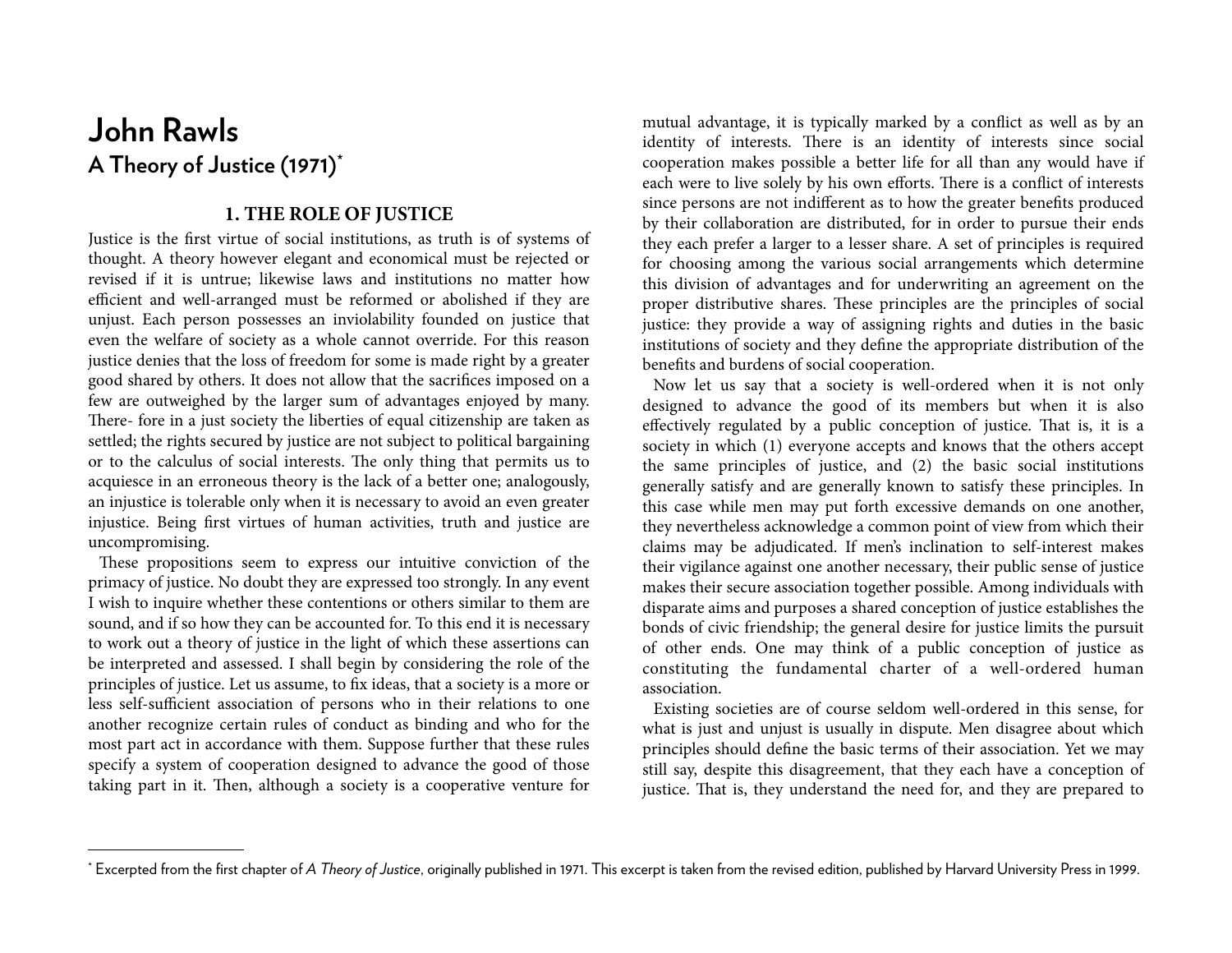affirm, a characteristic set of principles for assigning basic rights and duties and for determining what they take to be the proper distribution of the benefits and burdens of social cooperation. Thus it seems natural to think of the concept of justice as distinct from the various conceptions of justice and as being specified by the role which these different sets of principles, these different conceptions, have in common.<sup>1</sup> Those who hold different conceptions of justice can, then, still agree that institutions are just when no arbitrary distinctions are made between persons in the assigning of basic rights and duties and when the rules determine a proper balance between competing claims to the advantages of social life. Men can agree to this description of just institutions since the notions of an arbitrary distinction and of a proper balance, which are included in the concept of justice, are left open for each to interpret according to the principles of justice that he accepts. These principles single out which similarities and differences among persons are relevant in determining rights and duties and they specify which division of advantages is appropriate. Clearly this distinction between the concept and the various conceptions of justice settles no important questions. It simply helps to identify the role of the principles of social justice.

Some measure of agreement in conceptions of justice is, however, not the only prerequisite for a viable human community. There are other fundamental social problems, in particular those of coordination, efficiency, and stability. Thus the plans of individuals need to be fitted together so that their activities are compatible with one another and they can all be carried through without anyone's legitimate expectations being severely disappointed. Moreover, the execution of these plans should lead to the achievement of social ends in ways that are efficient and consistent with justice. And finally, the scheme of social cooperation must be stable: it must be more or less regularly complied with and its basic rules willingly acted upon; and when infractions occur, stabilizing forces should exist that prevent further violations and tend to restore the arrangement. Now it is evident that these three problems are connected with that of justice. In the absence of a certain measure of agreement on what is just and unjust, it is clearly more difficult for individuals to coordinate their plans efficiently in order to insure that mutually beneficial arrangements are maintained. Distrust and resentment corrode the ties of civility, and suspicion and hostility tempt men to act in ways they would otherwise avoid. So while the distinctive role of conceptions of justice is to specify basic rights and duties and to determine the appropriate distributive shares, the way in which a conception does this is bound to affect the problems of efficiency, coordination, and stability. We cannot, in general, assess a conception of justice by its distributive role alone, however useful this role may be in identifying the concept of justice. We must take into account its wider connections; for even though justice has a certain priority, being the most important virtue of institutions, it is still true that, other things equal, one conception of justice is preferable to another when its broader consequences are more desirable.

## **2. THE SUBJECT OF JUSTICE**

Many different kinds of things are said to be just and unjust: not only laws, institutions, and social systems, but also particular actions of many kinds, including decisions, judgments, and imputations. We also call the attitudes and dispositions of persons, and persons themselves, just and unjust. Our topic, however, is that of social justice. For us the primary subject of justice is the basic structure of society, or more exactly, the way in which the major social institutions distribute fundamental rights and duties and determine the division of advantages from social cooperation. By major institutions I understand the political constitution and the principal economic and social arrangements. Thus the legal protection of freedom of thought and liberty of conscience, competitive markets, private property in the means of production, and the monogamous family are examples of major social institutions. Taken together as one scheme, the major institutions define men's rights and duties and influence their life prospects, what they can expect to be and how well they can hope to do. The basic structure is the primary subject of justice because its effects are so profound and present from the start. The intuitive notion here is that this structure contains various social positions and that men born into different positions have different

<span id="page-1-0"></span><sup>&</sup>lt;sup>1</sup> Here I follow H. L. A. Hart, The Concept of Law (Oxford, The Clarendon Press, 1961), pp. 155– 159.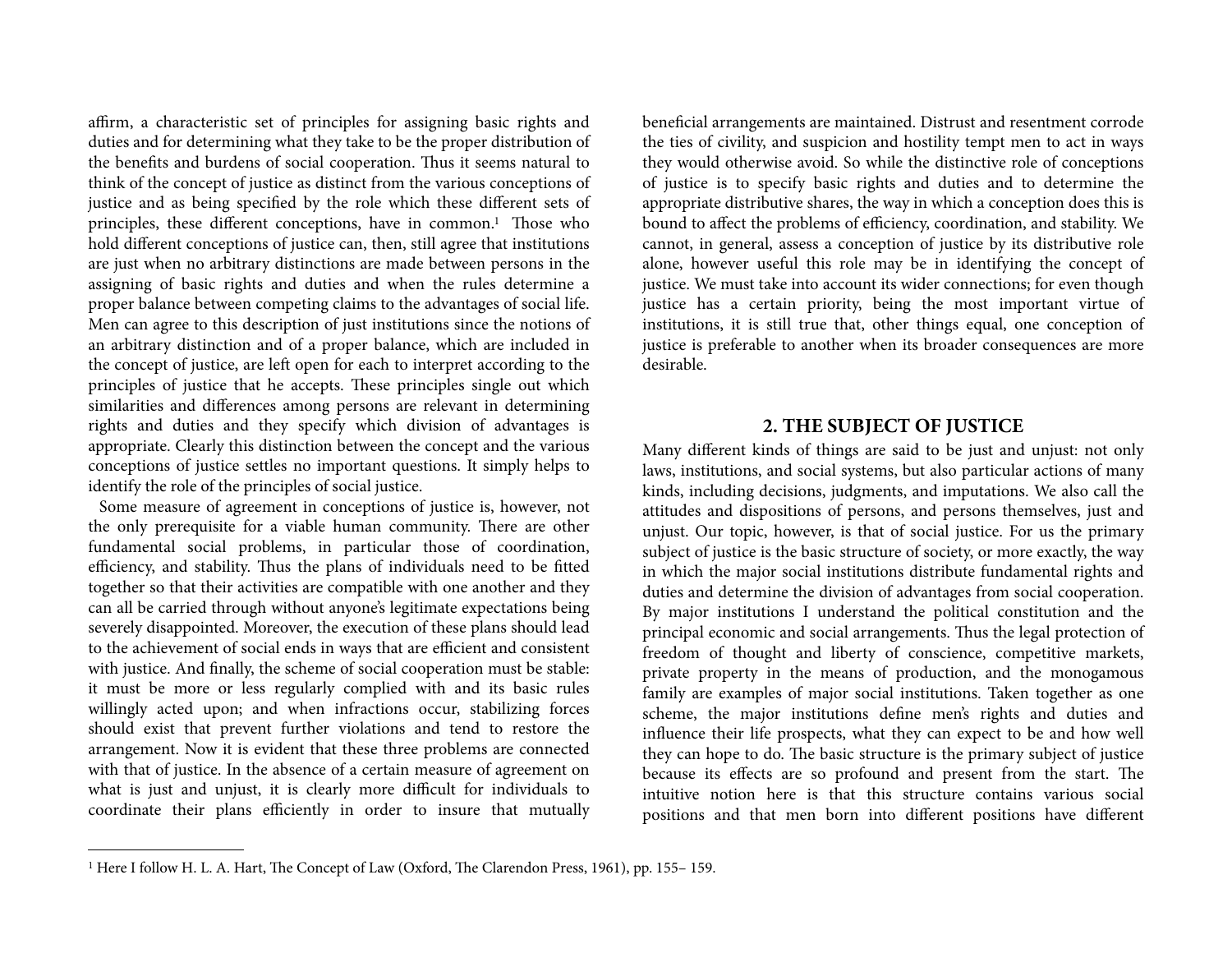expectations of life determined, in part, by the political system as well as by economic and social circumstances. In this way the institutions of society favor certain starting places over others. These are especially deep inequalities. Not only are they pervasive, but they affect men's initial chances in life; yet they cannot possibly be justified by an appeal to the notions of merit or desert. It is these inequalities, presumably inevitable in the basic structure of any society, to which the principles of social justice must in the first instance apply. These principles, then, regulate the choice of a political constitution and the main elements of the economic and social system. The justice of a social scheme depends essentially on how fundamental rights and duties are assigned and on the economic opportunities and social conditions in the various sectors of society.

The scope of our inquiry is limited in two ways. First of all, I am concerned with a special case of the problem of justice. I shall not consider the justice of institutions and social practices generally, nor except in passing the justice of the law of nations and of relations between states ( $$58$ ). Therefore, if one supposes that the concept of justice applies whenever there is an allotment of something rationally regarded as advantageous or disadvantageous, then we are interested in only one instance of its application. There is no reason to suppose ahead of time that the principles satisfactory for the basic structure hold for all cases. These principles may not work for the rules and practices of private associations or for those of less comprehensive social groups. They may be irrelevant for the various informal conventions and customs of everyday life; they may not elucidate the justice, or perhaps better, the fairness of voluntary cooperative arrangements or procedures for making contractual agreements. The conditions for the law of nations may require different principles arrived at in a somewhat different way. I shall be satisfied if it is possible to formulate a reasonable conception of justice for the basic structure of society conceived for the time being as a closed system isolated from other societies. The significance of this special case is obvious and needs no explanation. It is natural to conjecture that once we have a sound theory for this case, the remaining problems of justice will prove more tractable in the light of it. With suitable modifications such a theory should provide the key for some of these other questions.

The other limitation on our discussion is that for the most part I examine the principles of justice that would regulate a well-ordered society. Everyone is presumed to act justly and to do his part in upholding just institutions. Though justice may be, as Hume remarked, the cautious, jealous virtue, we can still ask what a perfectly just society would be like.<sup>2</sup> Thus I consider primarily what I call strict compliance as opposed to partial compliance theory ( $\S$  $\S$ 25, 39). The latter studies the principles that govern how we are to deal with injustice. It comprises such topics as the theory of punishment, the doctrine of just war, and the justification of the various ways of opposing unjust regimes, ranging from civil disobedience and conscientious objection to militant resistance and revolution. Also included here are questions of compensatory justice and of weigh- ing one form of institutional injustice against another. Obviously the problems of partial compliance theory are the pressing and urgent matters. These are the things that we are faced with in everyday life. The reason for beginning with ideal theory is that it provides, I believe, the only basis for the systematic grasp of these more pressing problems. The discussion of civil disobedience, for example, depends upon it (§§55–59). At least, I shall assume that a deeper understanding can be gained in no other way, and that the nature and aims of a perfectly just society is the fundamental part of the theory of justice.

Now admittedly the concept of the basic structure is somewhat vague. It is not always clear which institutions or features thereof should be included. But it would be premature to worry about this matter here. I shall proceed by discussing principles which do apply to what is certainly a part of the basic structure as intuitively understood; I shall then try to extend the application of these principles so that they cover what would appear to be the main elements of this structure. Perhaps these principles will turn out to be perfectly general, although this is unlikely. It is sufficient that they apply to the most important cases of social justice. The point to keep in mind is that a conception of justice for the basic structure is worth having for its own sake. It should not be dismissed because its principles are not everywhere satisfactory.

A conception of social justice, then, is to be regarded as providing in the first instance a standard whereby the distributive aspects of the basic

<span id="page-2-0"></span><sup>2</sup> An Enquiry Concerning the Principles of Morals, sec. III, pt. I, par. 3, ed. L. A. Selby-Bigge, 2nd edition (Oxford, 1902), p. 184.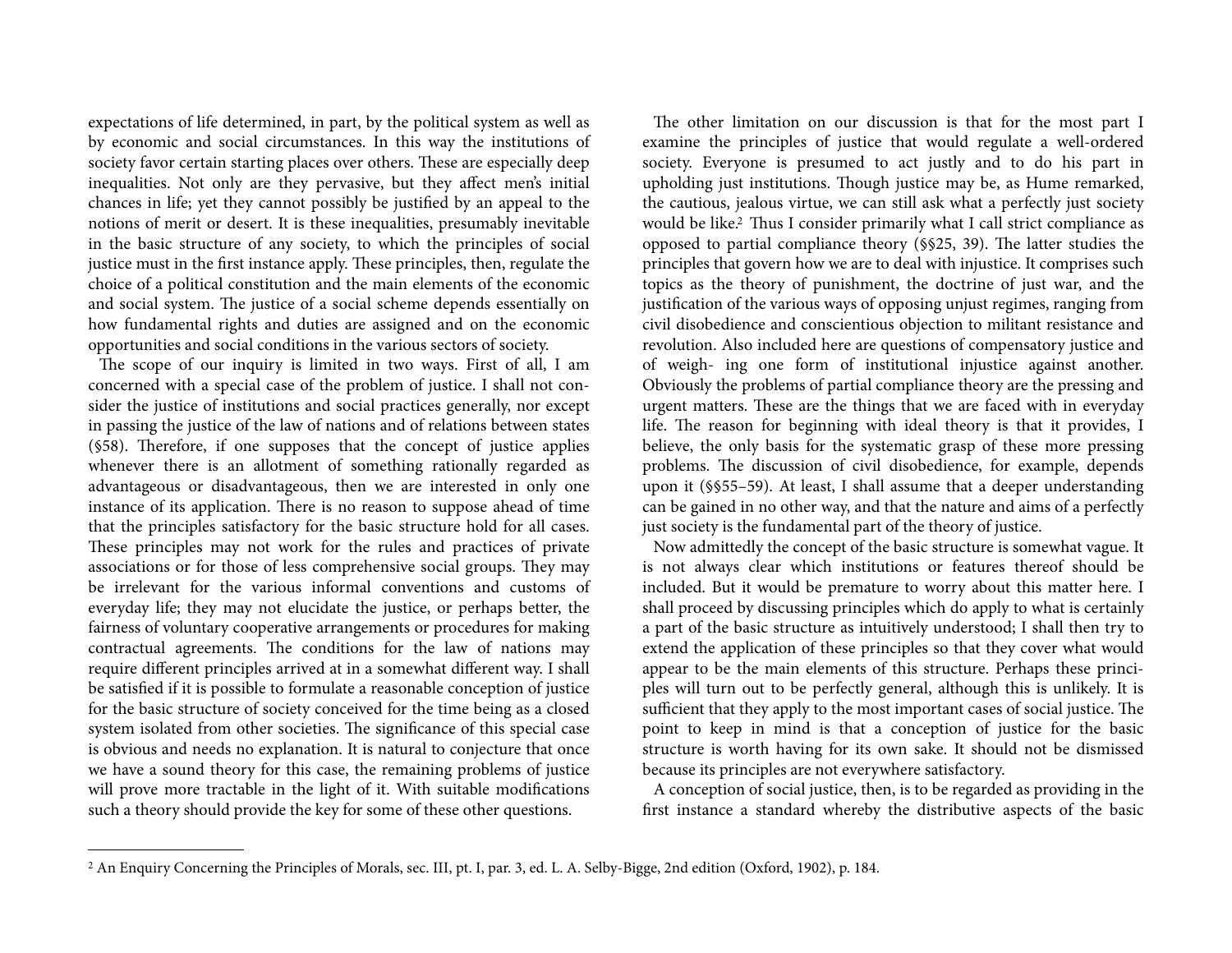structure of society are to be assessed. This standard, however, is not to be confused with the principles defining the other virtues, for the basic structure, and social arrangements generally, may be efficient or inefficient, liberal or illiberal, and many other things, as well as just or unjust. A complete conception defining principles for all the virtues of the basic structure, together with their respective weights when they conflict, is more than a conception of justice; it is a social ideal. The principles of justice are but a part, although perhaps the most important part, of such a conception. A social ideal in turn is connected with a conception of society, a vision of the way in which the aims and purposes of social cooperation are to be understood. The various conceptions of justice are the outgrowth of different notions of society against the background of opposing views of the natural necessities and opportunities of human life. Fully to understand a conception of justice we must make explicit the conception of social cooperation from which it derives. But in doing this we should not lose sight of the special role of the principles of justice or of the primary subject to which they apply.

In these preliminary remarks I have distinguished the concept of justice as meaning a proper balance between competing claims from a conception of justice as a set of related principles for identifying the relevant considerations which determine this balance. I have also characterized justice as but one part of a social ideal, although the theory I shall propose no doubt extends its everyday sense. This theory is not offered as a description of ordinary meanings but as an account of certain distributive principles for the basic structure of society. I assume that any reason- ably complete ethical theory must include principles for this fundamental problem and that these principles, whatever they are, constitute its doc- trine of justice. The concept of justice I take to be

defined, then, by the role of its principles in assigning rights and duties and in defining the appropriate division of social advantages. A conception of justice is an interpretation of this role.

Now this approach may not seem to tally with tradition. I believe, though, that it does. The more specific sense that Aristotle gives to justice, and from which the most familiar formulations derive, is that of refraining from *pleonexia*, that is, from gaining some advantage for oneself by seizing what belongs to another, his property, his reward, his office, and the like, or by denying a person that which is due to him, the fulfillment of a promise, the repayment of a debt, the showing of proper respect, and so on.<sup>3</sup> It is evident that this definition is framed to apply to actions, and persons are thought to be just insofar as they have, as one of the permanent elements of their character, a steady and effective desire to act justly. Aristotle's definition clearly presupposes, however, an account of what properly belongs to a person and of what is due to him. Now such entitlements are, I believe, very often derived from social institutions and the legitimate expectations to which they give rise. There is no reason to think that Aristotle would disagree with this, and certainly he has a conception of social justice to account for these claims. The definition I adopt is designed to apply directly to the most important case, the justice of the basic structure. There is no conflict with the traditional notion.

## **3. THE MAIN IDEA OF THE THEORY OF JUSTICE**

My aim is to present a conception of justice which generalizes and carries to a higher level of abstraction the familiar theory of the social contract as found, say, in Locke, Rousseau, and Kant[.4](#page-3-1) In order to do this we are not to think of the original contract as one to enter a particular society or to set up a particular form of government. Rather, the guiding idea is that

<span id="page-3-0"></span><sup>&</sup>lt;sup>3</sup> Nicomachean Ethics, 1129b–1130b5. I have followed the interpretation of Gregory Vlastos, "Justice and Happiness in The Republic," in Plato: A Collection of Critical Essays, edited by Vlastos (Garden City, N.Y., Doubleday and Company, 1971), vol. 2, pp. 70f. For a discussion of Aristotle on justice, see W. F. R. Hardie, Aristotle's Ethical Theory (Oxford, The Clarendon Press, 1968), ch. X.

<span id="page-3-1"></span><sup>&</sup>lt;sup>4</sup> As the text suggests, I shall regard Locke's Second Treatise of Government, Rousseau's The Social Contract, and Kant's ethical works beginning with The Foundations of the Metaphysics of Morals as definitive of the contract tradition. For all of its greatness, Hobbes's Leviathan raises special problems. A general historical survey is provided by J. W. Gough, The Social Contract, 2nd ed. (Oxford, The Clarendon Press, 1957), and Otto Gierke, Natural Law and the Theory of Society, trans. with an introduction by Ernest Barker (Cambridge, The University Press, 1934). A presentation of the contract view as primarily an ethical theory is to be found in G. R. Grice, The Grounds of Moral Judgment (Cambridge, The University Press, 1967). See also §19, note 30.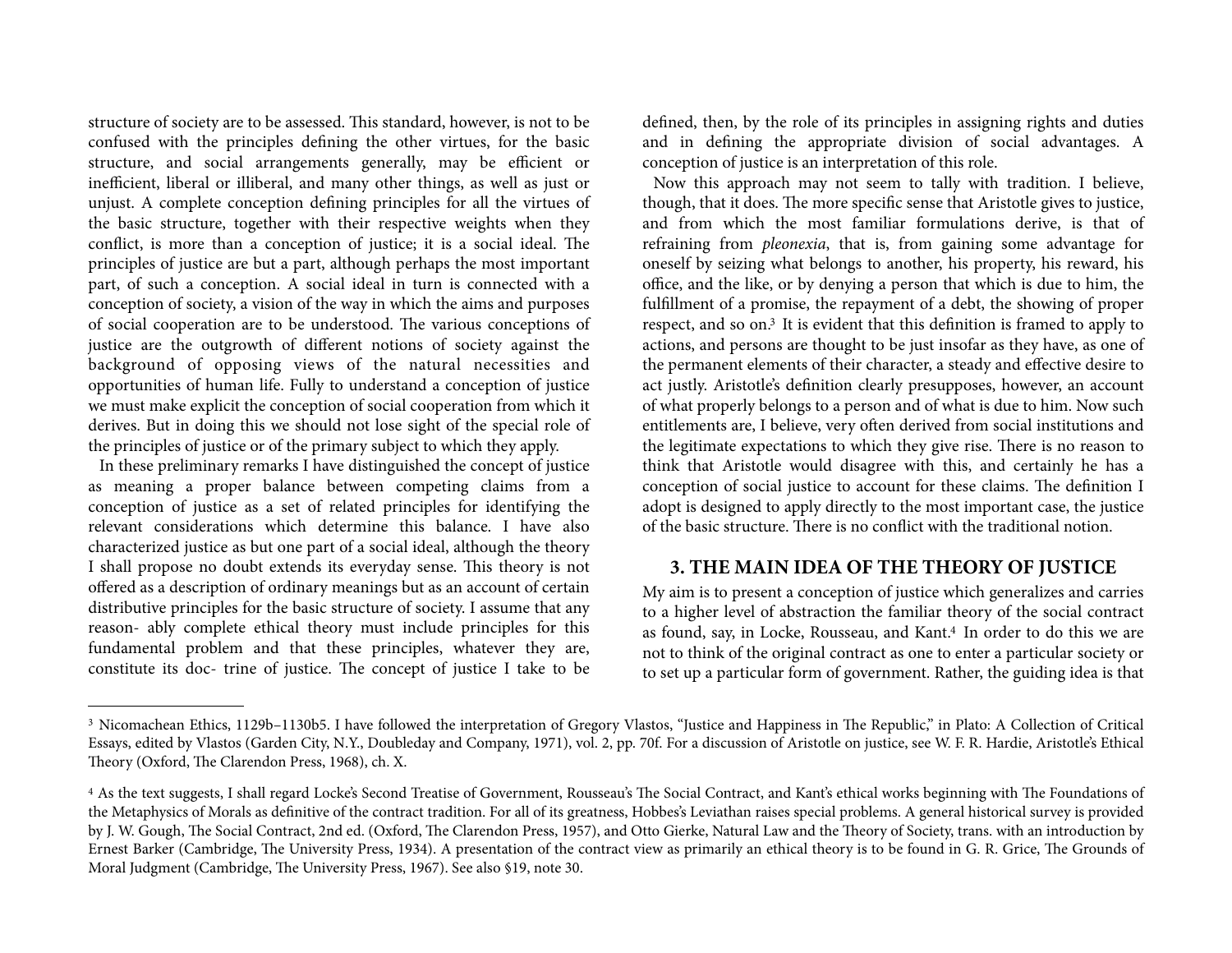the principles of justice for the basic structure of society are the object of the original agreement. They are the principles that free and rational persons concerned to further their own interests would accept in an initial position of equality as defining the fundamental terms of their association. These principles are to regulate all further agreements; they specify the kinds of social cooperation that can be entered into and the forms of government that can be established. This way of regarding the principles of justice I shall call justice as fairness.

Thus we are to imagine that those who engage in social cooperation choose together, in one joint act, the principles which are to assign basic rights and duties and to determine the division of social benefits. Men are to decide in advance how they are to regulate their claims against one another and what is to be the foundation charter of their society. Just as each person must decide by rational reflection what constitutes his good, that is, the system of ends which it is rational for him to pursue, so a group of persons must decide once and for all what is to count among them as just and unjust. The choice which rational men would make in this hypothetical situation of equal liberty, assuming for the present that this choice problem has a solution, determines the principles of justice.

In justice as fairness the original position of equality corresponds to the state of nature in the traditional theory of the social contract. This original position is not, of course, thought of as an actual historical state of affairs, much less as a primitive condition of culture. It is understood as a purely hypothetical situation characterized so as to lead to a certain conception of justice.[5](#page-4-0) Among the essential features of this situation is that no one knows his place in society, his class position or social status, nor does any one know his fortune in the distribution of natural assets and abilities, his intelligence, strength, and the like. I shall even assume that the parties do not know their conceptions of the good or their special psychological propensities. The principles of justice are chosen behind a veil of ignorance. This ensures that no one is advantaged or disadvantaged in the choice of principles by the outcome of natural chance or the contingency of social circumstances. Since all are similarly situated and no one is able to design principles to favor his particular condition, the principles of justice are the result of a fair agreement or bargain. For given the circumstances of the original position, the symmetry of everyone's relations to each other, this initial situation is fair between individuals as moral persons, that is, as rational beings with their own ends and capable, I shall assume, of a sense of justice. The original position is, one might say, the appropriate initial status quo, and thus the fundamental agreements reached in it are fair. This explains the propriety of the name "justice as fairness": it conveys the idea that the principles of justice are agreed to in an initial situation that is fair. The name does not mean that the concepts of justice and fairness are the same, any more than the phrase "poetry as metaphor" means that the concepts of poetry and metaphor are the same.

Justice as fairness begins, as I have said, with one of the most general of all choices which persons might make together, namely, with the choice of the first principles of a conception of justice which is to regulate all subsequent criticism and reform of institutions. Then, having chosen a conception of justice, we can suppose that they are to choose a constitution and a legislature to enact laws, and so on, all in accordance with the principles of justice initially agreed upon. Our social situation is just if it is such that by this sequence of hypothetical agreements we would have contracted into the general system of rules which defines it. Moreover, assuming that the original position does determine a set of principles (that is, that a particular conception of justice would be chosen), it will then be true that whenever social institutions satisfy these principles those en- gaged in them can say to one another that they are cooperating on terms to which they would agree if they were free and equal persons whose relations with respect to one another were fair. They could all view their arrangements as meeting the stipulations which they would acknowledge in an initial situation that embodies widely accepted and reasonable constraints on the choice of principles. The general recognition of this fact would provide the basis for a public acceptance of the corresponding principles of justice. No society can, of course, be a

<span id="page-4-0"></span><sup>5.</sup> Kant is clear that the original agreement is hypothetical. See The Metaphysics of Morals, pt. I (Rechtslehre), especially §§47, 52; and pt. II of the essay "Concerning the Common Saying: This May Be True in Theory but It Does Not Apply in Practice," in Kant's Political Writings, ed. Hans Reiss and trans. by H. B. Nisbet (Cambridge, The University Press, 1970), pp. 73–87. See Georges Vlachos, La Pensée politique de Kant (Paris, Presses Universitaires de France, 1962), pp. 326–335; and J. G. Murphy, Kant: e Philosophy of Right (London, Macmillan, 1970), pp. 109–112, 133– 136, for a further discussion.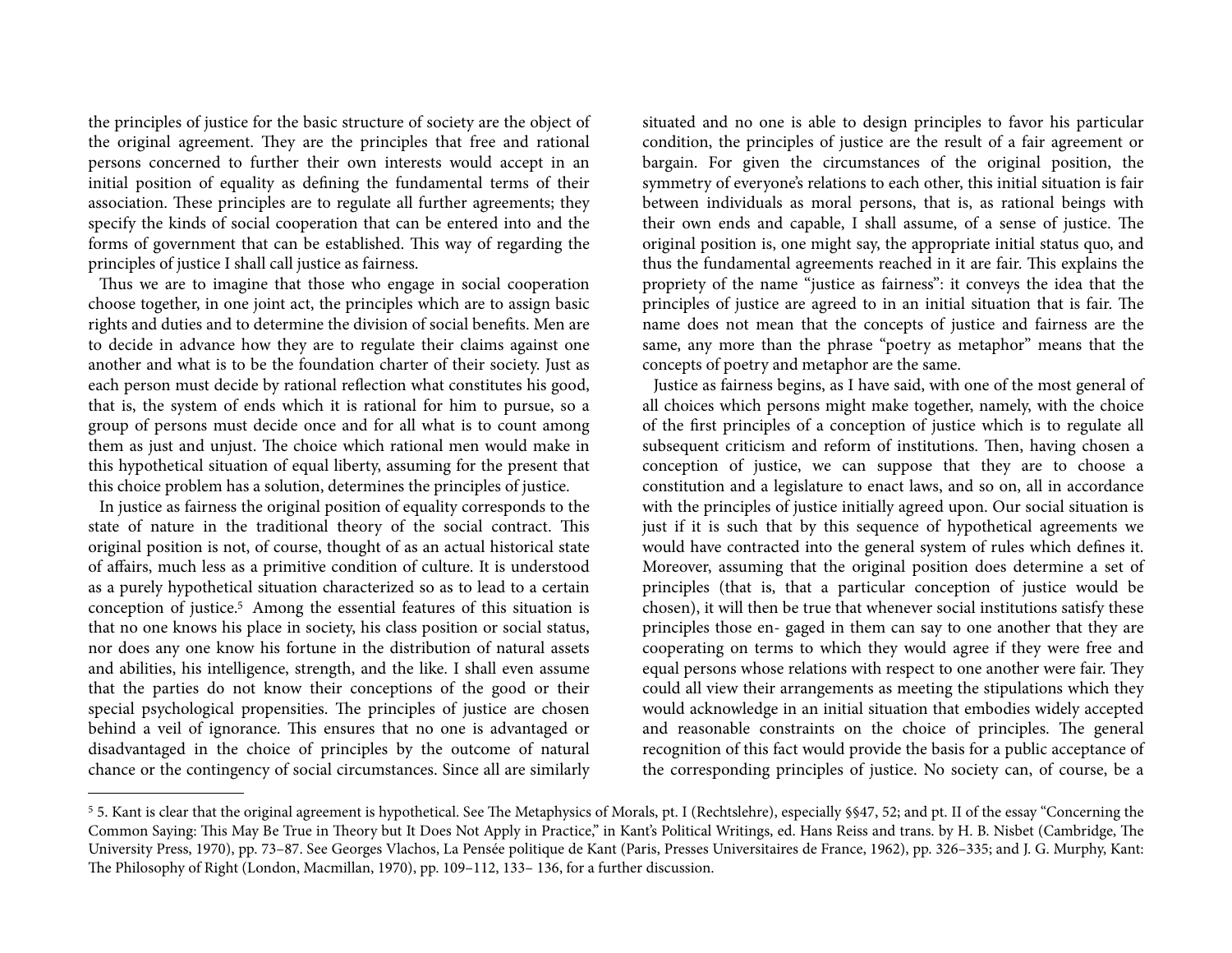scheme of cooperation which men enter voluntarily in a literal sense; each person finds himself placed at birth in some particular position in some particular society, and the nature of this position materially affects his life prospects. Yet a society satisfying the principles of justice as fairness comes as close as a society can to being a voluntary scheme, for it meets the principles which free and equal persons would assent to under circumstances that are fair. In this sense its members are autonomous and the obligations they recognize self-imposed.

One feature of justice as fairness is to think of the parties in the initial situation as rational and mutually disinterested. This does not mean that the parties are egoists, that is, individuals with only certain kinds of interests, say in wealth, prestige, and domination. But they are conceived as not taking an interest in one another's interests. They are to presume that even their spiritual aims may be opposed, in the way that the aims of those of different religions may be opposed. Moreover, the concept of rationality must be interpreted as far as possible in the narrow sense, standard in economic theory, of taking the most effective means to given ends. I shall modify this concept to some extent, as explained later (§25), but one must try to avoid introducing into it any controversial ethical elements. The initial situation must be characterized by stipulations that are widely accepted.

In working out the conception of justice as fairness one main task clearly is to determine which principles of justice would be chosen in the original position. To do this we must describe this situation in some detail and formulate with care the problem of choice which it presents. These matters I shall take up in the immediately succeeding chapters. It may be observed, however, that once the principles of justice are thought of as arising from an original agreement in a situation of equality, it is an open question whether the principle of utility would be acknowledged. Off-hand it hardly seems likely that persons who view themselves as equals, entitled to press their claims upon one another, would agree to a principle which may require lesser life prospects for some simply for the sake of a greater sum of advantages enjoyed by others. Since each desires to protect his interests, his capacity to advance his conception of the good, no one has a reason to acquiesce in an enduring loss for himself in

order to bring about a greater net balance of satisfaction. In the absence of strong and lasting benevolent impulses, a rational man would not accept a basic structure merely because it maximized the algebraic sum of advantages irrespective of its permanent effects on his own basic rights and interests. Thus it seems that the principle of utility is incompatible with the conception of social cooperation among equals for mutual advantage. It appears to be inconsistent with the idea of reciprocity implicit in the notion of a well-ordered society. Or, at any rate, so I shall argue.

I shall maintain instead that the persons in the initial situation would choose two rather different principles: the first requires equality in the assignment of basic rights and duties, while the second holds that social and economic inequalities, for example inequalities of wealth and authority, are just only if they result in compensating benefits for everyone, and in particular for the least advantaged members of society. These principles rule out justifying institutions on the grounds that the hardships of some are offset by a greater good in the aggregate. It may be expedient but it is not just that some should have less in order that others may prosper. But there is no injustice in the greater benefits earned by a few provided that the situation of persons not so fortunate is thereby improved. The intuitive idea is that since everyone's well-being depends upon a scheme of cooperation without which no one could have a satisfactory life, the division of advantages should be such as to draw forth the willing cooperation of everyone taking part in it, including those less well situated. The two principles mentioned seem to be a fair basis on which those better endowed, or more fortunate in their social position, neither of which we can be said to deserve, could expect the willing cooperation of others when some workable scheme is a necessary condition of the welfare of all.<sup>6</sup> Once we decide to look for a conception of justice that prevents the use of the accidents of natural endowment and the contingencies of social circumstance as counters in a quest for political and economic advantage, we are led to these principles. They express the result of leaving aside those aspects of the social world that seem arbitrary from a moral point of view.

<span id="page-5-0"></span><sup>6</sup> For the formulation of this intuitive idea I am indebted to Allan Gibbard.